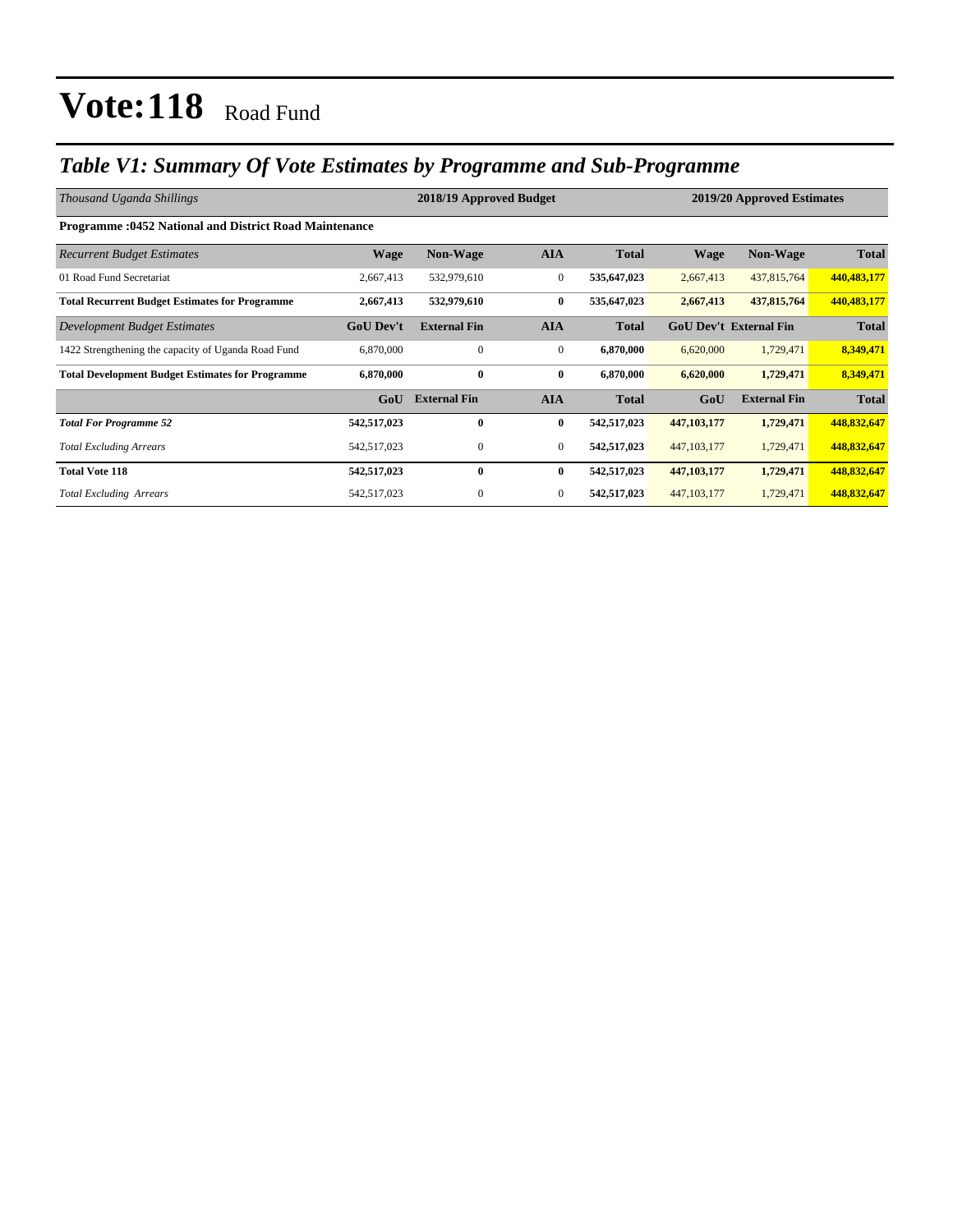## *Table V2: Summary Vote Estimates by Item*

| Thousand Uganda Shillings                                   |             | 2018/19 Approved Budget |                  |              | 2019/20Approved Estimates |                     |                |  |
|-------------------------------------------------------------|-------------|-------------------------|------------------|--------------|---------------------------|---------------------|----------------|--|
|                                                             | GoU         | <b>External Fin</b>     | AIA              | <b>Total</b> | GoU                       | <b>External Fin</b> | <b>Total</b>   |  |
| <b>Employees, Goods and Services (Outputs Provided)</b>     | 8,499,750   | $\boldsymbol{0}$        | $\bf{0}$         | 8,499,750    | 8,849,750                 | 1,729,471           | 10,579,221     |  |
| 211102 Contract Staff Salaries                              | 2,667,413   | $\bf{0}$                | $\bf{0}$         | 2,667,413    | 2,667,413                 | $\boldsymbol{0}$    | 2,667,413      |  |
| 211103 Allowances (Inc. Casuals, Temporary)                 | 501,650     | $\bf{0}$                | $\bf{0}$         | 501,650      | 483,000                   | $\bf{0}$            | 483,000        |  |
| 212101 Social Security Contributions                        | 333,426     | $\bf{0}$                | $\bf{0}$         | 333,426      | 333,426                   | $\bf{0}$            | 333,426        |  |
| 213001 Medical expenses (To employees)                      | 135,000     | $\bf{0}$                | $\bf{0}$         | 135,000      | 128,000                   | $\bf{0}$            | 128,000        |  |
| 213002 Incapacity, death benefits and funeral expenses      | 36,000      | $\bf{0}$                | $\bf{0}$         | 36,000       | 42,000                    | $\bf{0}$            | 42,000         |  |
| 213004 Gratuity Expenses                                    | 666,853     | $\bf{0}$                | $\bf{0}$         | 666,853      | 666,853                   | $\bf{0}$            | 666,853        |  |
| 221001 Advertising and Public Relations                     | 113,100     | $\bf{0}$                | $\bf{0}$         | 113,100      | 146,108                   | $\bf{0}$            | 146,108        |  |
| 221002 Workshops and Seminars                               | 74,000      | $\bf{0}$                | $\bf{0}$         | 74,000       | 94,000                    | $\bf{0}$            | 94,000         |  |
| 221003 Staff Training                                       | 120,000     | $\bf{0}$                | $\bf{0}$         | 120,000      | 240,000                   | $\bf{0}$            | 240,000        |  |
| 221004 Recruitment Expenses                                 | 35,000      | $\bf{0}$                | $\bf{0}$         | 35,000       | 30,000                    | $\bf{0}$            | 30,000         |  |
| 221007 Books, Periodicals & Newspapers                      | 3,500       | $\bf{0}$                | $\bf{0}$         | 3,500        | 17,000                    | $\bf{0}$            | 17,000         |  |
| 221008 Computer supplies and Information Technology<br>(TT) | 229,000     | $\bf{0}$                | $\bf{0}$         | 229,000      | 222,000                   | $\bf{0}$            | 222,000        |  |
| 221009 Welfare and Entertainment                            | 30,000      | $\bf{0}$                | $\bf{0}$         | 30,000       | 100,000                   | $\bf{0}$            | 100,000        |  |
| 221011 Printing, Stationery, Photocopying and Binding       | 332,308     | $\bf{0}$                | $\bf{0}$         | 332,308      | 295,000                   | $\bf{0}$            | 295,000        |  |
| 221012 Small Office Equipment                               | 15,000      | $\bf{0}$                | $\bf{0}$         | 15,000       | 15,000                    | $\bf{0}$            | 15,000         |  |
| 221017 Subscriptions                                        | 37,000      | $\bf{0}$                | $\bf{0}$         | 37,000       | 37,000                    | $\bf{0}$            | 37,000         |  |
| 222001 Telecommunications                                   | 50,000      | $\bf{0}$                | $\bf{0}$         | 50,000       | 50,000                    | $\bf{0}$            | 50,000         |  |
| 222002 Postage and Courier                                  | 22,000      | $\bf{0}$                | $\bf{0}$         | 22,000       | 22,000                    | $\bf{0}$            | 22,000         |  |
| 223001 Property Expenses                                    | 30,000      | 0                       | $\bf{0}$         | 30,000       | 33,000                    | $\bf{0}$            | 33,000         |  |
| 223003 Rent – (Produced Assets) to private entities         | 1,500,000   | 0                       | $\bf{0}$         | 1,500,000    | 1,228,800                 | $\bf{0}$            | 1,228,800      |  |
| 223004 Guard and Security services                          | 50,000      | $\bf{0}$                | $\bf{0}$         | 50,000       | 50,000                    | $\bf{0}$            | 50,000         |  |
| 223005 Electricity                                          | 75,000      | $\bf{0}$                | $\bf{0}$         | 75,000       | 75,000                    | $\bf{0}$            | 75,000         |  |
| 223006 Water                                                | 7,500       | $\bf{0}$                | $\bf{0}$         | 7,500        | 7,500                     | $\bf{0}$            | 7,500          |  |
| 225001 Consultancy Services- Short term                     | 490,000     | 0                       | $\bf{0}$         | 490,000      | 770,000                   | 1,729,471           | 2,499,471      |  |
| 226001 Insurances                                           | 20,000      | 0                       | $\bf{0}$         | 20,000       | 65,000                    | $\bf{0}$            | 65,000         |  |
| 227001 Travel inland                                        | 606,000     | 0                       | $\bf{0}$         | 606,000      | 661,650                   | $\bf{0}$            | 661,650        |  |
| 227002 Travel abroad                                        | 60,000      | $\bf{0}$                | $\bf{0}$         | 60,000       | 80,000                    | $\bf{0}$            | 80,000         |  |
| 227004 Fuel, Lubricants and Oils                            | 120,000     | $\boldsymbol{0}$        | $\bf{0}$         | 120,000      | 150,000                   | $\bf{0}$            | <b>150,000</b> |  |
| 228002 Maintenance - Vehicles                               | 130,000     | $\bf{0}$                | $\bf{0}$         | 130,000      | 130,000                   | $\bf{0}$            | 130,000        |  |
| 228003 Maintenance – Machinery, Equipment &<br>Furniture    | 10,000      | $\bf{0}$                | $\bf{0}$         | 10,000       | 10,000                    | $\bf{0}$            | 10,000         |  |
| <b>Grants, Transfers and Subsides (Outputs Funded)</b>      | 527,297,273 | $\pmb{0}$               | $\bf{0}$         | 527,297,273  | 432,133,426               | $\bf{0}$            | 432,133,426    |  |
| 263201 LG Conditional grants                                | 214,734,579 | $\pmb{0}$               | $\bf{0}$         | 214,734,579  | 162, 133, 426             | $\bf{0}$            | 162,133,426    |  |
| 263204 Transfers to other govt. Units (Capital)             | 312,562,694 | $\bf{0}$                | $\bf{0}$         | 312,562,694  | 270,000,000               | $\bf{0}$            | 270,000,000    |  |
| <b>Investment (Capital Purchases)</b>                       | 6,720,000   | $\bf{0}$                | $\bf{0}$         | 6,720,000    | 6,120,000                 | $\bf{0}$            | 6,120,000      |  |
| 312101 Non-Residential Buildings                            | 6,000,000   | $\bf{0}$                | $\bf{0}$         | 6,000,000    | 6,000,000                 | $\bf{0}$            | 6,000,000      |  |
| 312201 Transport Equipment                                  | 600,000     | $\bf{0}$                | $\bf{0}$         | 600,000      | $\bf{0}$                  | $\bf{0}$            | $\bf{0}$       |  |
| 312203 Furniture & Fixtures                                 | 50,000      | $\bf{0}$                | $\bf{0}$         | 50,000       | 50,000                    | $\bf{0}$            | 50,000         |  |
| 312213 ICT Equipment                                        | 70,000      | $\bf{0}$                | $\bf{0}$         | 70,000       | 70,000                    | $\bf{0}$            | 70,000         |  |
| <b>Grand Total Vote 118</b>                                 | 542,517,023 | $\pmb{0}$               | $\boldsymbol{0}$ | 542,517,023  | 447,103,177               | 1,729,471           | 448,832,647    |  |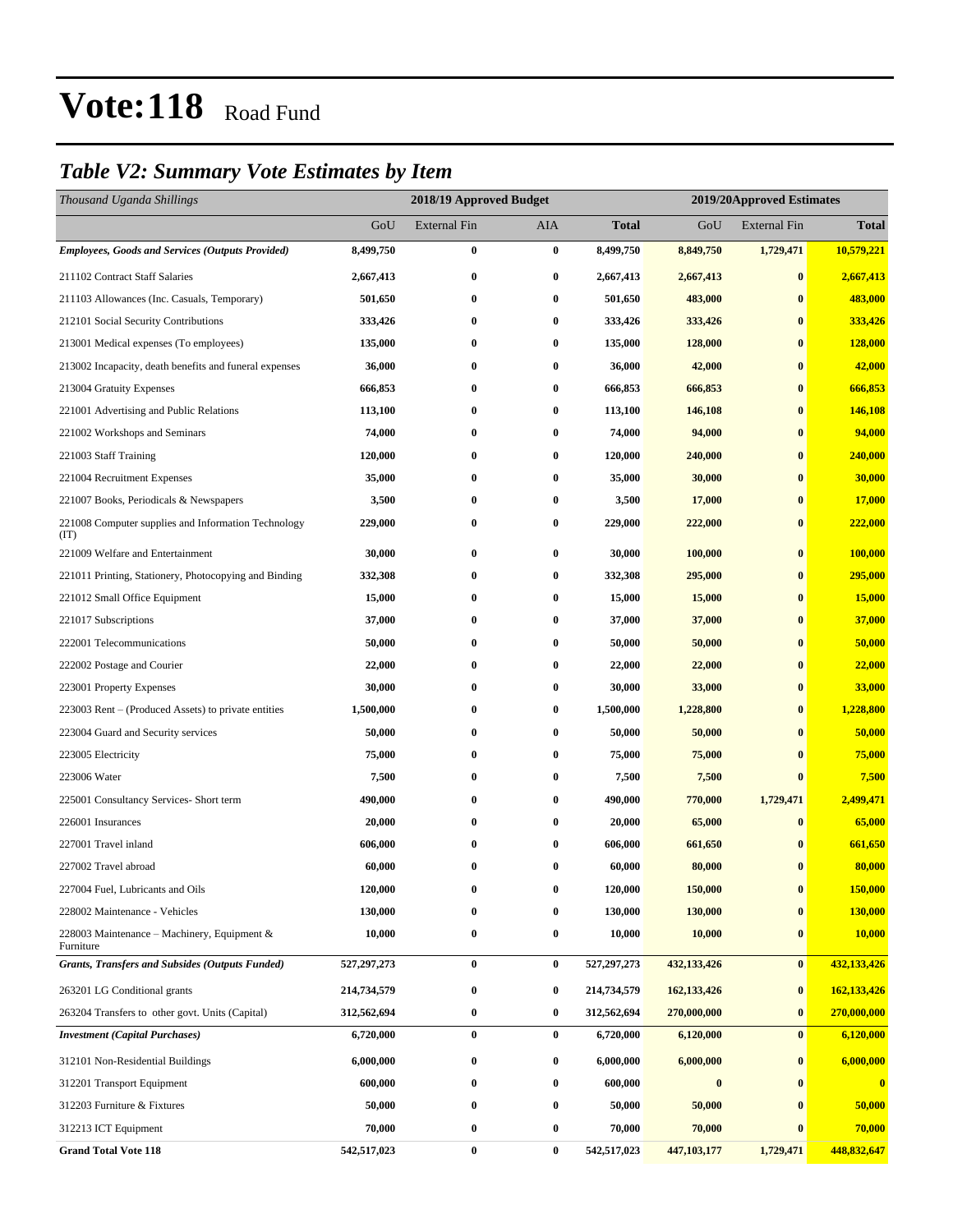| $\bf Vote:118$ Road Fund       |             |  |             |             |           |             |
|--------------------------------|-------------|--|-------------|-------------|-----------|-------------|
| <b>Total Excluding Arrears</b> | 542,517,023 |  | 542,517,023 | 447.103.177 | 1.729,471 | 448,832,647 |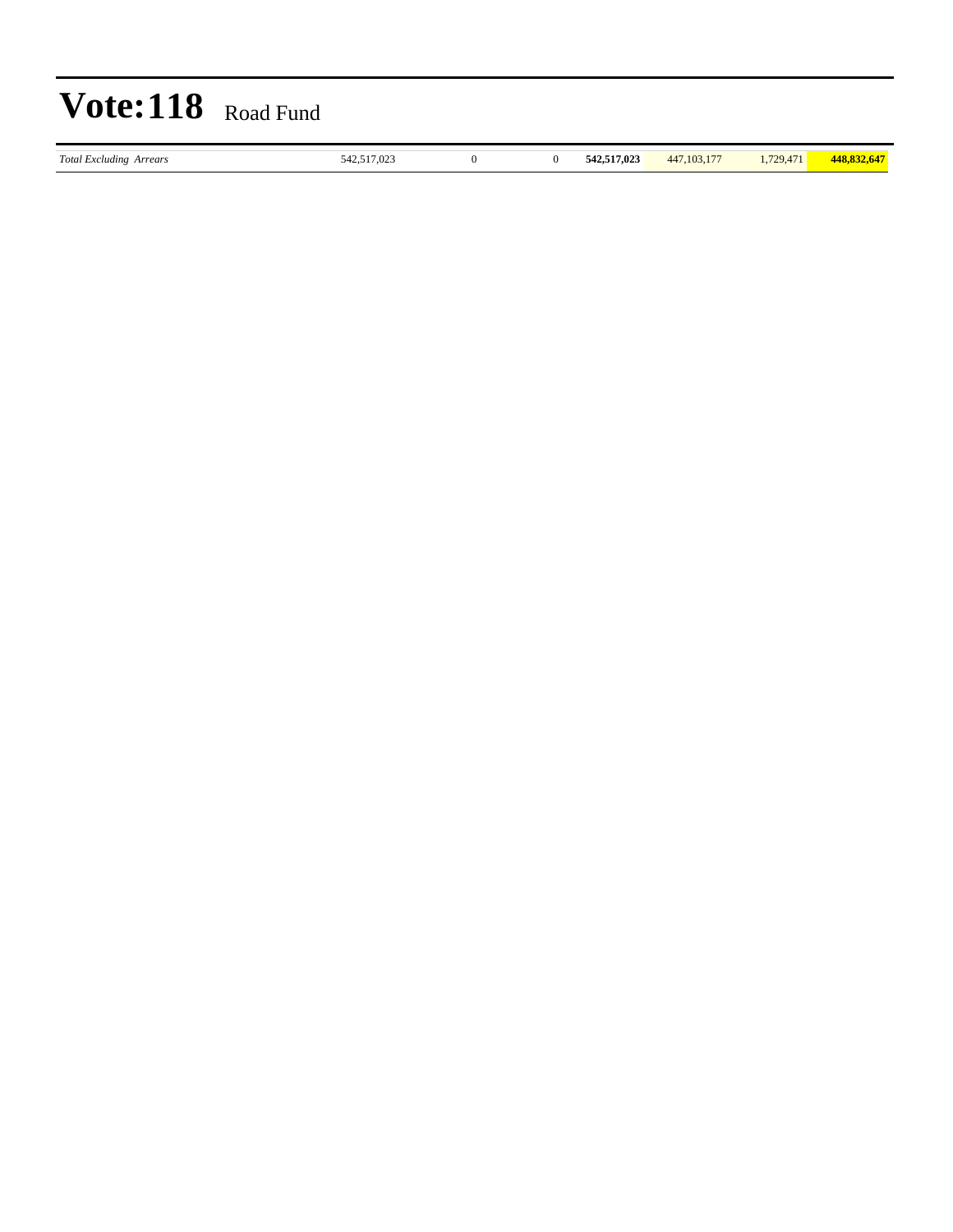#### *Table V3: Detailed Estimates by Programme, Sub Programme, Output and Item*

#### *Programme :0452 National and District Road Maintenance*

*Recurrent Budget Estimates*

#### **SubProgramme 01 Road Fund Secretariat**

| Thousand Uganda Shillings                                | 2018/19 Approved Budget |                  |                  | 2019/20 Approved Estimates |                  |                |              |
|----------------------------------------------------------|-------------------------|------------------|------------------|----------------------------|------------------|----------------|--------------|
| <b>Outputs Provided</b>                                  | Wage                    | Non Wage         | <b>AIA</b>       | <b>Total</b>               | Wage             | Non Wage       | <b>Total</b> |
| <b>Output 045201 Road Fund Secretariat Services</b>      |                         |                  |                  |                            |                  |                |              |
| 211102 Contract Staff Salaries                           | 2,667,413               | $\boldsymbol{0}$ | $\boldsymbol{0}$ | 2,667,413                  | 2,667,413        | $\overline{0}$ | 2,667,413    |
| 211103 Allowances (Inc. Casuals, Temporary)              | $\boldsymbol{0}$        | 501,650          | $\boldsymbol{0}$ | 501,650                    | $\mathbf{0}$     | 483,000        | 483,000      |
| 212101 Social Security Contributions                     | $\boldsymbol{0}$        | 333,426          | $\boldsymbol{0}$ | 333,426                    | $\mathbf{0}$     | 333,426        | 333,426      |
| 213001 Medical expenses (To employees)                   | $\boldsymbol{0}$        | 135,000          | $\boldsymbol{0}$ | 135,000                    | $\boldsymbol{0}$ | 128,000        | 128,000      |
| 213002 Incapacity, death benefits and funeral expenses   | $\boldsymbol{0}$        | 36,000           | $\boldsymbol{0}$ | 36,000                     | $\boldsymbol{0}$ | 42,000         | 42,000       |
| 213004 Gratuity Expenses                                 | $\boldsymbol{0}$        | 666,853          | $\boldsymbol{0}$ | 666,853                    | $\boldsymbol{0}$ | 666,853        | 666,853      |
| 221001 Advertising and Public Relations                  | $\boldsymbol{0}$        | 113,100          | $\boldsymbol{0}$ | 113,100                    | $\mathbf{0}$     | 146,108        | 146,108      |
| 221002 Workshops and Seminars                            | $\boldsymbol{0}$        | 74,000           | $\boldsymbol{0}$ | 74,000                     | $\mathbf{0}$     | 94,000         | 94,000       |
| 221003 Staff Training                                    | $\boldsymbol{0}$        | 120,000          | $\boldsymbol{0}$ | 120,000                    | $\boldsymbol{0}$ | 240,000        | 240,000      |
| 221004 Recruitment Expenses                              | $\boldsymbol{0}$        | 35,000           | $\boldsymbol{0}$ | 35,000                     | $\mathbf{0}$     | 30,000         | 30,000       |
| 221007 Books, Periodicals & Newspapers                   | $\boldsymbol{0}$        | 3,500            | $\boldsymbol{0}$ | 3,500                      | $\boldsymbol{0}$ | 17,000         | 17,000       |
| 221008 Computer supplies and Information Technology (IT) | $\boldsymbol{0}$        | 229,000          | $\boldsymbol{0}$ | 229,000                    | $\mathbf{0}$     | 222,000        | 222,000      |
| 221009 Welfare and Entertainment                         | $\boldsymbol{0}$        | 30,000           | $\boldsymbol{0}$ | 30,000                     | $\mathbf{0}$     | 100,000        | 100,000      |
| 221011 Printing, Stationery, Photocopying and Binding    | $\boldsymbol{0}$        | 332,308          | $\boldsymbol{0}$ | 332,308                    | $\boldsymbol{0}$ | 295,000        | 295,000      |
| 221012 Small Office Equipment                            | $\boldsymbol{0}$        | 15,000           | $\boldsymbol{0}$ | 15,000                     | $\mathbf{0}$     | 15,000         | 15,000       |
| 221017 Subscriptions                                     | $\boldsymbol{0}$        | 37,000           | $\boldsymbol{0}$ | 37,000                     | $\boldsymbol{0}$ | 37,000         | 37,000       |
| 222001 Telecommunications                                | $\boldsymbol{0}$        | 50,000           | $\boldsymbol{0}$ | 50,000                     | $\mathbf{0}$     | 50,000         | 50,000       |
| 222002 Postage and Courier                               | $\boldsymbol{0}$        | 22,000           | $\boldsymbol{0}$ | 22,000                     | $\mathbf{0}$     | 22,000         | 22,000       |
| 223001 Property Expenses                                 | $\boldsymbol{0}$        | 30,000           | $\boldsymbol{0}$ | 30,000                     | $\boldsymbol{0}$ | 33,000         | 33,000       |
| 223003 Rent - (Produced Assets) to private entities      | $\boldsymbol{0}$        | 1,500,000        | $\boldsymbol{0}$ | 1,500,000                  | $\mathbf{0}$     | 1,228,800      | 1,228,800    |
| 223004 Guard and Security services                       | $\boldsymbol{0}$        | 50,000           | $\boldsymbol{0}$ | 50,000                     | $\boldsymbol{0}$ | 50,000         | 50,000       |
| 223005 Electricity                                       | $\boldsymbol{0}$        | 75,000           | $\boldsymbol{0}$ | 75,000                     | $\boldsymbol{0}$ | 75,000         | 75,000       |
| 223006 Water                                             | $\boldsymbol{0}$        | 7,500            | $\boldsymbol{0}$ | 7,500                      | $\mathbf{0}$     | 7,500          | 7,500        |
| 225001 Consultancy Services- Short term                  | $\boldsymbol{0}$        | 340,000          | $\boldsymbol{0}$ | 340,000                    | $\boldsymbol{0}$ | 270,000        | 270,000      |
| 226001 Insurances                                        | $\boldsymbol{0}$        | 20,000           | $\boldsymbol{0}$ | 20,000                     | $\boldsymbol{0}$ | 65,000         | 65,000       |
| 227001 Travel inland                                     | $\boldsymbol{0}$        | 606,000          | $\boldsymbol{0}$ | 606,000                    | $\boldsymbol{0}$ | 661,650        | 661,650      |
| 227002 Travel abroad                                     | $\boldsymbol{0}$        | 60,000           | $\boldsymbol{0}$ | 60,000                     | $\mathbf{0}$     | 80,000         | 80,000       |
| 227004 Fuel, Lubricants and Oils                         | $\boldsymbol{0}$        | 120,000          | $\boldsymbol{0}$ | 120,000                    | $\mathbf{0}$     | 150,000        | 150,000      |
| 228002 Maintenance - Vehicles                            | $\boldsymbol{0}$        | 130,000          | $\boldsymbol{0}$ | 130,000                    | $\boldsymbol{0}$ | 130,000        | 130,000      |
| 228003 Maintenance – Machinery, Equipment & Furniture    | $\boldsymbol{0}$        | 10,000           | $\boldsymbol{0}$ | 10,000                     | $\boldsymbol{0}$ | 10,000         | 10,000       |
| <b>Total Cost of Output 01</b>                           | 2,667,413               | 5,682,337        | 0                | 8,349,750                  | 2,667,413        | 5,682,337      | 8,349,750    |
| <b>Total Cost Of Outputs Provided</b>                    | 2,667,413               | 5,682,337        | 0                | 8,349,750                  | 2,667,413        | 5,682,337      | 8,349,750    |
| <b>Outputs Funded</b>                                    | Wage                    | Non Wage         | AIA              | <b>Total</b>               | Wage             | Non Wage       | <b>Total</b> |
| Output 045251 National Road Maintenance                  |                         |                  |                  |                            |                  |                |              |

263204 Transfers to other govt. Units (Capital) 0 312,562,694 0 **312,562,694** 0 270,000,000 **270,000,000**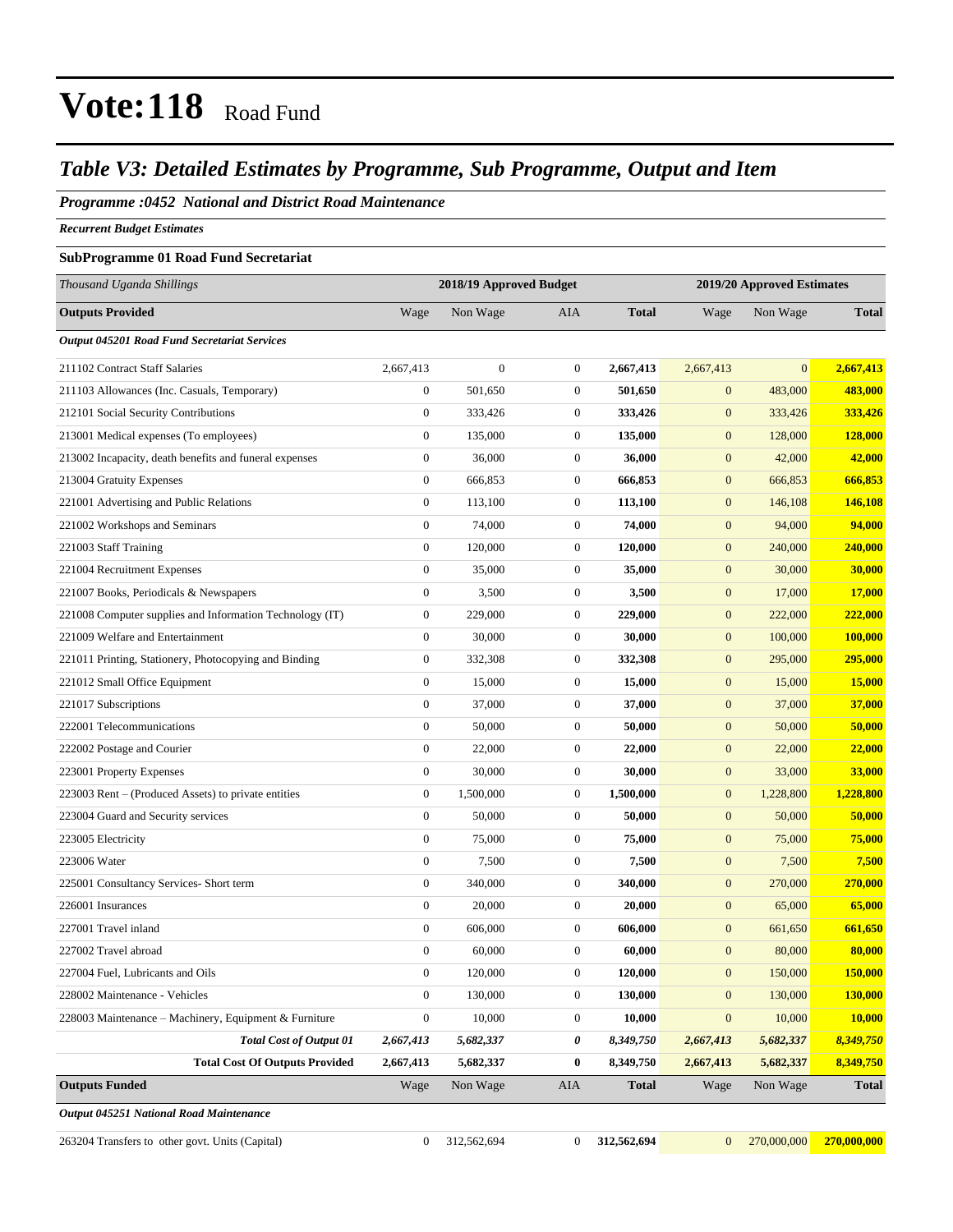| o/w Transfer to UNRA for maintenance of selected National<br>roads                               | $\theta$                  | 312.562.694 | $\theta$              | 312,562,694  | $\theta$              | $\Omega$              | $\mathbf{0}$            |
|--------------------------------------------------------------------------------------------------|---------------------------|-------------|-----------------------|--------------|-----------------------|-----------------------|-------------------------|
| o/w Maintenance of National Roads                                                                | $\theta$                  | $\theta$    | $\theta$              | $\bf{0}$     | $\theta$              | 270,000,000           | 270,000,000             |
| <b>Total Cost of Output 51</b>                                                                   | 0                         | 312,562,694 | $\boldsymbol{\theta}$ | 312,562,694  | $\theta$              | 270,000,000           | 270,000,000             |
| Output 045252 District, Urban and Community Access Road Maintenance                              |                           |             |                       |              |                       |                       |                         |
| 263201 LG Conditional grants                                                                     | $\mathbf{0}$              | 214,734,579 | $\theta$              | 214,734,579  | $\overline{0}$        | 162,133,426           | 162,133,426             |
| o/w Transfers to Designated Agencies for maintenance of<br><b>DUCAR</b> roads                    | $\theta$                  | 182,416,579 | $\theta$              | 182,416,579  | $\theta$              | $\theta$              | $\mathbf{0}$            |
| o/w Establishment of Regional Technical Support Units                                            | $\boldsymbol{\mathit{0}}$ | 871,000     | $\theta$              | 871,000      | $\theta$              | $\boldsymbol{\theta}$ | $\bf{0}$                |
| o/w Facilitation of Monitoring and Evaluation of DUCAR                                           | $\theta$                  | 446,000     | $\theta$              | 446,000      | $\theta$              | $\theta$              | $\overline{\mathbf{0}}$ |
| o/w Facilitation of Technical and Financial reviews of<br>Designated Agencies                    | $\theta$                  | 446,000     | $\theta$              | 446,000      | $\theta$              | $\theta$              | $\overline{\mathbf{0}}$ |
| o/w Transfer to KCCA for maintenance of city roads                                               | $\theta$                  | 30,555,000  | $\theta$              | 30,555,000   | $\theta$              | $\theta$              | $\mathbf{0}$            |
| o/w Fund Tarmacking 1km each in 26 town councils                                                 | $\theta$                  | $\theta$    | $\theta$              | $\bf{0}$     | $\theta$              | 11,275,000            | 11,275,000              |
| o/w Fund special interventions on selected public roads on<br>needs basis during the fiscal year | $\theta$                  | $\theta$    | $\theta$              | $\bf{0}$     | $\theta$              | 3,566,000             | 3,566,000               |
| o/w Maintain selected district bridges                                                           | $\theta$                  | $\theta$    | $\theta$              | $\bf{0}$     | $\boldsymbol{\theta}$ | 1,783,000             | 1,783,000               |
| o/w Finance distressed areas/regions                                                             | $\theta$                  | $\theta$    | $\theta$              | $\bf{0}$     | $\theta$              | 1,456,000             | 1,456,000               |
| o/w Support the rollout of Technical Support Units (TSUs) in<br>selected DAs                     | $\theta$                  | $\theta$    | $\theta$              | $\bf{0}$     | $\theta$              | 781,000               | 781,000                 |
| o/w Undertake M&E in DAs through outsourcing                                                     | $\boldsymbol{\mathit{0}}$ | $\theta$    | $\theta$              | $\bf{0}$     | $\theta$              | 343,320               | 343,320                 |
| o/w Undertake tech & fin reviews in DAs through outsourcing                                      | $\theta$                  | $\theta$    | $\theta$              | $\bf{0}$     | $\theta$              | 343,132               | 343,132                 |
| o/w Fund maintenance of KCCA roads                                                               | $\boldsymbol{\theta}$     | $\theta$    | $\theta$              | $\bf{0}$     | $\boldsymbol{\theta}$ | 22,386,864            | 22,386,864              |
| o/w Fund Maintenance of District roads                                                           | $\theta$                  | $\theta$    | $\theta$              | $\bf{0}$     | $\theta$              | 56,414,479            | 56,414,479              |
| o/w Fund Maintenance of Municipality roads                                                       | 0                         | 0           | $\theta$              | $\bf{0}$     | $\boldsymbol{0}$      | 27,337,667            | 27,337,667              |
| o/w Fund maintenance of Town Council roads                                                       | $\boldsymbol{\theta}$     | $\theta$    | $\theta$              | $\bf{0}$     | $\boldsymbol{\theta}$ | 23,472,522            | 23,472,522              |
| o/w Fund Maintenance of Community Access Roads                                                   | $\theta$                  | $\theta$    | $\theta$              | $\mathbf{0}$ | $\theta$              | 12,974,442            | 12,974,442              |
| <b>Total Cost of Output 52</b>                                                                   | 0                         | 214,734,579 | 0                     | 214,734,579  | $\theta$              | 162,133,426           | 162,133,426             |
| <b>Total Cost Of Outputs Funded</b>                                                              | $\bf{0}$                  | 527,297,273 | $\bf{0}$              | 527,297,273  | $\mathbf{0}$          | 432,133,426           | 432,133,426             |
| <b>Total Cost for SubProgramme 01</b>                                                            | 2,667,413                 | 532,979,610 | $\bf{0}$              | 535,647,023  | 2,667,413             | 437,815,764           | 440,483,177             |
| <b>Total Excluding Arrears</b>                                                                   | 2,667,413                 | 532,979,610 | $\theta$              | 535,647,023  | 2,667,413             | 437,815,764           | 440,483,177             |
|                                                                                                  |                           |             |                       |              |                       |                       |                         |

*Development Budget Estimates*

#### **Project 1422 Strengthening the capacity of Uganda Road Fund**

| Thousand Uganda Shillings                                              | 2018/19 Approved Budget       | 2019/20 Approved Estimates |                |                       |                               |                       |                       |
|------------------------------------------------------------------------|-------------------------------|----------------------------|----------------|-----------------------|-------------------------------|-----------------------|-----------------------|
| <b>Outputs Provided</b>                                                | <b>GoU Dev't External Fin</b> |                            | <b>AIA</b>     | <b>Total</b>          | <b>GoU Dev't External Fin</b> |                       | <b>Total</b>          |
| <b>Output 045201 Road Fund Secretariat Services</b>                    |                               |                            |                |                       |                               |                       |                       |
| 225001 Consultancy Services- Short term                                | 150,000                       | $\mathbf{0}$               | $\overline{0}$ | 150,000               | 500,000                       | 1,729,471             | 2,229,471             |
| Total Cost Of Output 045201                                            | 150,000                       | 0                          | 0              | <i><b>150,000</b></i> | 500,000                       | 1,729,471             | 2,229,471             |
| <b>Total Cost for Outputs Provided</b>                                 | 150,000                       | $\Omega$                   | $\overline{0}$ | 150,000               | 500,000                       | 1,729,471             | 2,229,471             |
| <b>Capital Purchases</b>                                               | <b>GoU Dev't External Fin</b> |                            | <b>AIA</b>     | <b>Total</b>          | <b>GoU Dev't External Fin</b> |                       | <b>Total</b>          |
| Output 045272 Government Buildings and Administrative Infrastructure   |                               |                            |                |                       |                               |                       |                       |
| 312101 Non-Residential Buildings                                       | 6,000,000                     | $\mathbf{0}$               | $\overline{0}$ | 6,000,000             | 6,000,000                     | $\overline{0}$        | 6,000,000             |
| Total Cost Of Output 045272                                            | 6,000,000                     | 0                          | 0              | 6,000,000             | 6,000,000                     | $\boldsymbol{\theta}$ | 6,000,000             |
| Output 045275 Purchase of Motor Vehicles and Other Transport Equipment |                               |                            |                |                       |                               |                       |                       |
| 312201 Transport Equipment                                             | 600,000                       | $\mathbf{0}$               | $\Omega$       | 600,000               | $\mathbf{0}$                  | $\overline{0}$        | $\mathbf{0}$          |
| Total Cost Of Output 045275                                            | 600,000                       | 0                          | 0              | 600,000               | $\boldsymbol{\theta}$         | $\theta$              | $\boldsymbol{\theta}$ |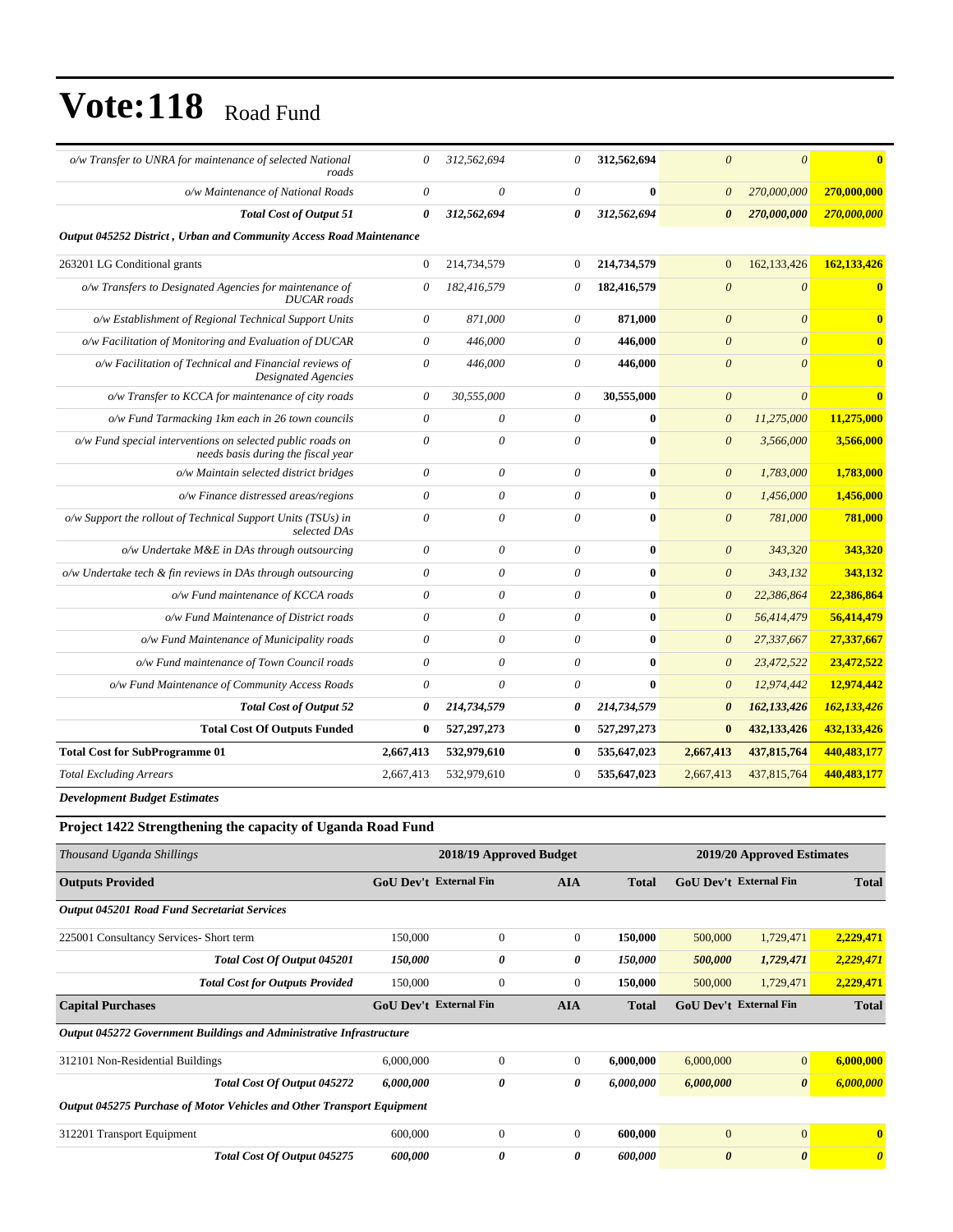#### *Output 045276 Purchase of Office and ICT Equipment, including Software*

| 312213 ICT Equipment                                                    | 70,000      | $\overline{0}$      | $\theta$     | 70,000       | 70,000        | $\mathbf{0}$          | 70,000       |
|-------------------------------------------------------------------------|-------------|---------------------|--------------|--------------|---------------|-----------------------|--------------|
| Total Cost Of Output 045276                                             | 70,000      | 0                   | 0            | 70,000       | 70,000        | $\boldsymbol{\theta}$ | 70,000       |
| Output 045278 Purchase of Office and Residential Furniture and Fittings |             |                     |              |              |               |                       |              |
| 312203 Furniture & Fixtures                                             | 50,000      | $\overline{0}$      | $\theta$     | 50,000       | 50,000        | $\mathbf{0}$          | 50,000       |
| Total Cost Of Output 045278                                             | 50,000      | 0                   | 0            | 50,000       | 50,000        | $\boldsymbol{\theta}$ | 50,000       |
| <b>Total Cost for Capital Purchases</b>                                 | 6,720,000   | $\boldsymbol{0}$    | $\theta$     | 6,720,000    | 6,120,000     | $\mathbf{0}$          | 6,120,000    |
| <b>Total Cost for Project: 1422</b>                                     | 6,870,000   | $\overline{0}$      | $\theta$     | 6,870,000    | 6,620,000     | 1,729,471             | 8,349,471    |
| <b>Total Excluding Arrears</b>                                          | 6,870,000   | $\boldsymbol{0}$    | $\theta$     | 6,870,000    | 6,620,000     | 1,729,471             | 8,349,471    |
|                                                                         | GoU         | <b>External Fin</b> | <b>AIA</b>   | <b>Total</b> | GoU           | <b>External Fin</b>   | <b>Total</b> |
| <b>Total Cost for Programme 52</b>                                      | 542,517,023 | $\bf{0}$            | $\mathbf{0}$ | 542,517,023  | 447,103,177   | 1,729,471             | 448,832,647  |
| <b>Total Excluding Arrears</b>                                          | 542,517,023 | $\mathbf{0}$        | $\theta$     | 542,517,023  | 447, 103, 177 | 1,729,471             | 448,832,647  |
|                                                                         | GoU         | <b>External Fin</b> | <b>AIA</b>   | <b>Total</b> | GoU           | <b>External Fin.</b>  | <b>Total</b> |
| <b>Grand Total for Vote 118</b>                                         | 542,517,023 | $\bf{0}$            | $\bf{0}$     | 542,517,023  | 447,103,177   | 1,729,471             | 448,832,647  |
| <b>Total Excluding Arrears</b>                                          | 542,517,023 | $\mathbf{0}$        | $\theta$     | 542,517,023  | 447, 103, 177 | 1,729,471             | 448,832,647  |
|                                                                         |             |                     |              |              |               |                       |              |